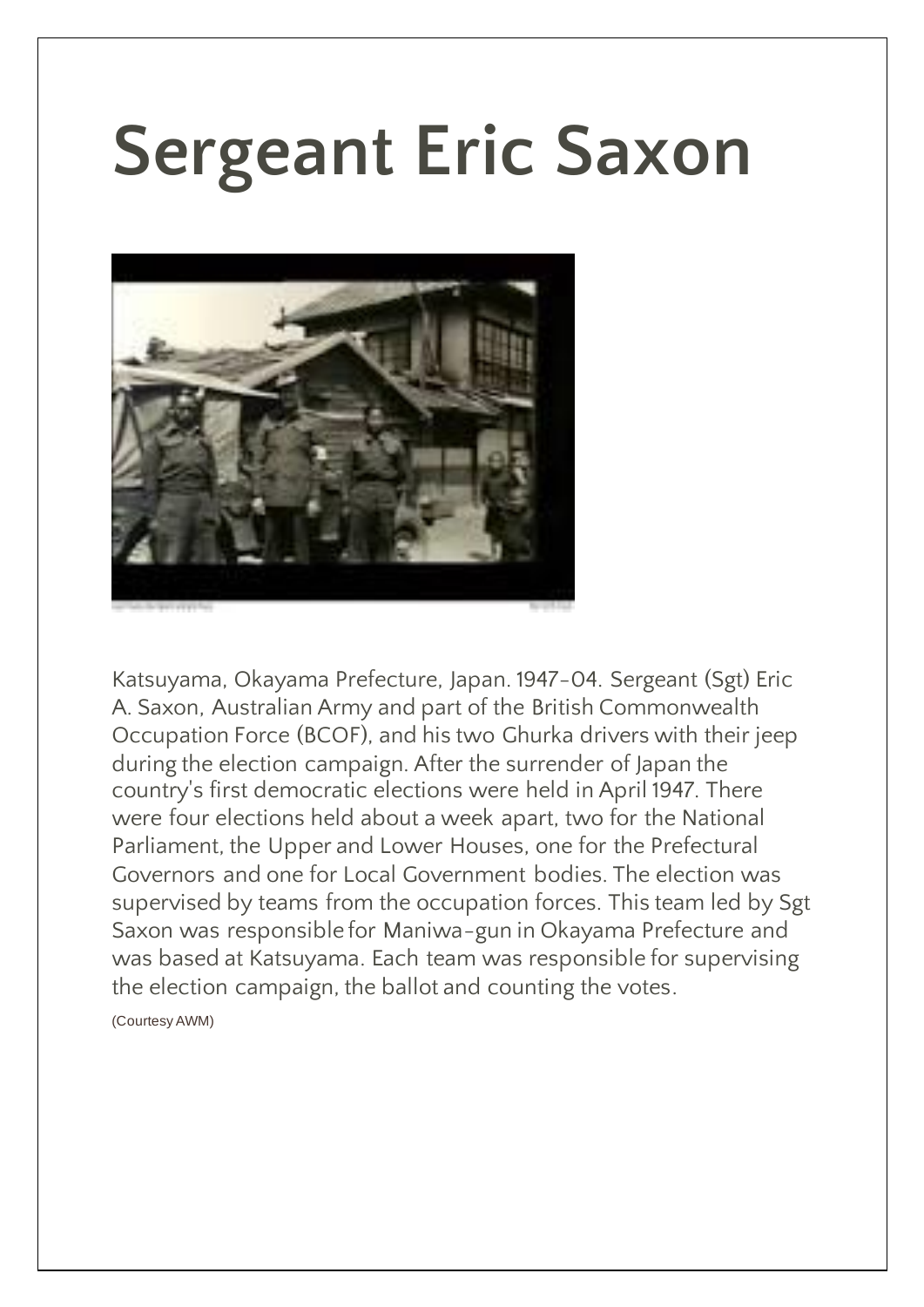**Eric Saxon was a happy and relieved man when he sailed into Kure Harbour in Japan on 9 April 1946 with the British Commonwealth Occupation Forces (BCOF).The voyage from Australia on MV Duntroon had been full of drama with an emergency dash to port with a dangerously ill soldier, the ship surviving typhoons, a shortage of water and a journey which should have taken just a couple of weeks lasting four weeks."As we were driven through Kure I was impressed by the crowded streets, the very heavy bomb and fire damage, the number of bicycles and the many unaccustomed smells - food, dried fish, garbage and so on," Eric recalled. "There was an odd mixture of western and Japanese dress, most working women wearing mompei (a sort of loose baggy trousers)."New members of the Combined Services Detailed Interrogation Centre (CSDIC) were required to attend a 12-week intensive Japanese course, something Eric took to with relish, particularly as he had already studied Japanese for his role in intelligence activities during World War II. At the end of the course CSDIC members were attached to various units as official interpreters.Before leaving his native Tasmania, Eric contacted the editor of the Hobart Mercury, suggesting he could write some articles for the paper while he was in Japan. As he was not a journalist, the editor was non-committal but agreed he would look at what he sent through. In the end, the paper published more than 20 of his articles which were attributed to 'A Special Correspondent with the British Occupation Forces in Japan'.Having completed his language training, Eric was thrown into the deep end as an interpreter with 36 Field Security at Onomichi."Our duties involved trips through the district in a jeep to interrogate people suspected of being involved in smuggling or other illegal activities," Eric said."One operation involved boarding a ship to search for contraband. Although the boarding party was armed, I carried no weapons. My job was to interrogate the captain and others while the ship was being searched."We found little of consequence but somehow a report on the operation reached the Australian press where it was blown out of all proportion. The headline was 'Australian Troops Seize Vessel in Onomichi Port' or something like that. In reality it was a very low key exercise."One of Eric's early articles for the Mercury referred to the devastation at Hiroshima."Early in August 1945, Hiroshima was in the headlines of every newspaper in the world," Eric wrote. "Much has happened since then but the day of the first terrific demonstration to the world of the tremendous energy in the atom will long be remembered everywhere. It will probably be remembered for ever in this part of the Japan."Recently I have seen Hiroshima two or three times and have seen what modern war can mean. On approaching the city, the first visible effects of the blast are seen in the tiles on the roofs, which are moved as if some giant hand had swept them from their places. At first only a few here and there are moved but on going further into the city, more and more are swept away, uncovering woodwork underneath."Then the plaster on the walls is missing here and there, so that the bamboo slats underneath are revealed. Further on again whole roofs have fallen in and walls have jagged gaps. Most of these houses still have people living in them but only a few have been repaired. By the time the first branch of the river is reached, the houses which remain lean shakily. Many have been demolished."Across the river there is utter destruction as the tremendous fires which started in the centre of the city spread through areas only partly destroyed by blast, and were stopped by the various river mouths. The outskirts, both east and west, are similar and from the lean on houses, and twisted iron framework, it is possible to judge where the bomb struck."In the centre of the city there is complete desolation. - piles of rubble, rusting tins and ironwork, masses of fused metal and glass, including**

**the scarcely recognisable framework of tram cars, bicycles, cars and sewing machines."Trees are merely charred stumps while steel electric standards**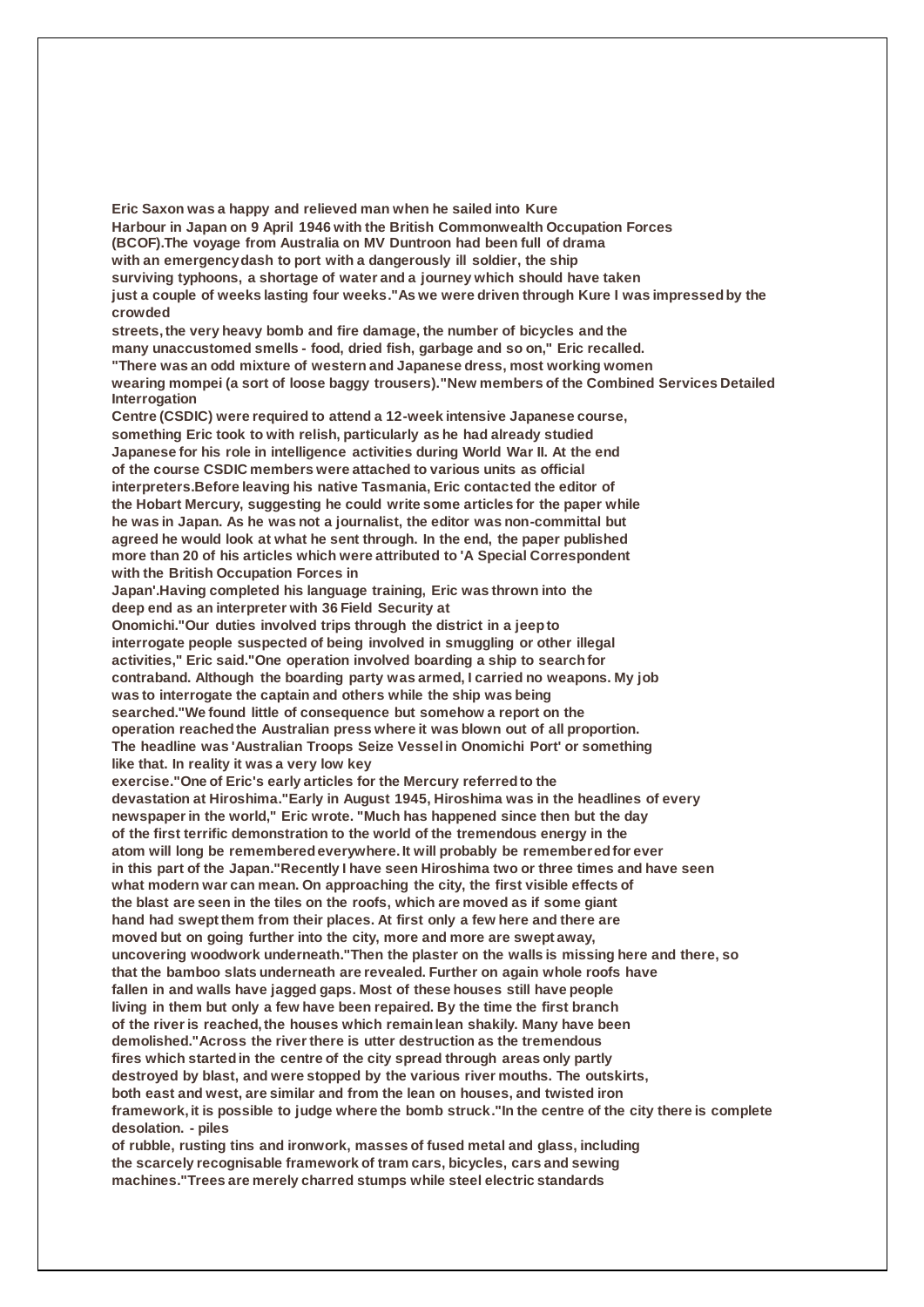**heel over at every angle. Many concrete and brick buildings still stand but are burned out inside. Some have been moved on their foundations."However, Hiroshima is rapidly returning to life. Sawmills for miles around are working overtime and scores of wooden buildings are springing up among the ruins."Open air stalls display their wares and attract large crowds. Trams are running, crowded to capacity."When he wrote the article Eric was concerned that this work was being done in a haphazard fashion."Yet no plan seems to exist for the reconstruction so that the new buildings probably will become the nucleus for future slums," he wrote. "Very little cleaning up by the municipal authorities has been done but individuals have made shacks of old iron and scraps among the ruins and have planted gardens in areas they have cleared of rubble."No one seems to have the strength or will to undertake the rebuilding of the city on modern lines, so in the future they may expect worse congestion than in the past."Hiroshima paid a terrific price to bring the war to a more speedy end. The fate of tens of thousands who perished in its ruins, by convincing the Japanese Government of the futility of continuing the war, saved the lives of perhaps hundreds of thousands on both sides," he wrote."For this, those now living who might well have died, owe something to the memory of Hiroshima, the city which suffered more severely in proportion than any other city in the world."So while we may forgive its survivors their apathetic looks, especially after having seen the horrible scars left by atomic burns, we must never allow the world to forget its lesson."[Eric's fears for Hiroshima's future back in 1946 were not borne out as he discovered during subsequent visits to the area some years later.]Eric became involved in supervising the reception of Japanese soldiers and civilians coming back from China and South East Asia and the repatriation of civilians to Okinawa and Korea."Cholera was common among returning troops, so we had inoculations and lots of DDT was used to 'delouse' those in the large barracks where they were held while being officially discharged from the forces and despatched to their former home areas," he said.In another article in the Mercury, Eric wrote about the reactions of Japanese people to the foreign troops."The reactions of the men are certainly the most difficult to understand," he wrote. "For the most part the men take little notice of troops passing through. Sometimes they continue their work as though nothing had happened; mostly they watch with expressionless faces."In the country areas where troops pass only occasionally, the men frequently greet troops by smiling, raising their hats and bowing, or waving hoes or whatever they may happen to have in their hands."The women are more actively friendly than the men and many of them, particularly those with children on their backs, wave vigorously to passing troops while their menfolk merely look on."By far the most impressive feature of the attitude of Japanese towards the Allied forces is the behaviour of the children, more especially in rural areas where troops do not pass frequently."The way these children greet the troops has to be seen to be believed, it is so overwhelming in its openheartedness and spontaneity. As a result, almost every Australian who has been in such areas is deeply touched and freely admits that he has 'a lot of time for the kids'."One of the jobs carried out by the occupation forces was to enforce the rule that schools abandon their militaristic teaching and that all books and other materials which contained such material should be destroyed.Eric spent a lot of time at schools and talking to the children."As for the next generation, I am satisfied that the children are our way now, and that their friendship as adults depends entirely on the effectiveness of the new education system, and of the wisdom of the measures which must be taken by the Allied military governments of the future," he wrote.The first anniversary of VJ Day, 15 August 1946 was a holiday for those BCOF troops who could be spared from duty. For the Japanese it was not such a celebration."Today was also a general holiday for the Japanese, but for a**